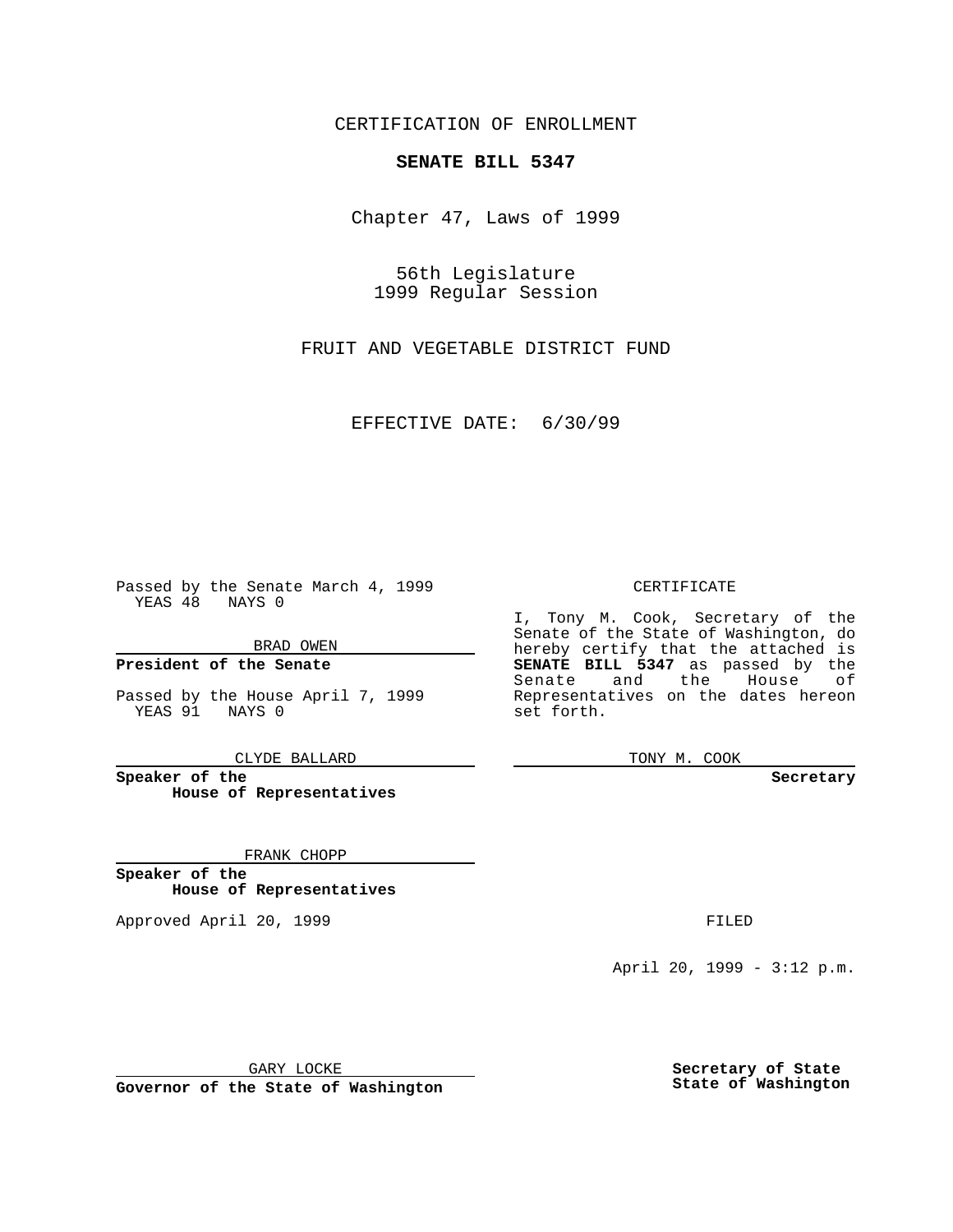## **SENATE BILL 5347** \_\_\_\_\_\_\_\_\_\_\_\_\_\_\_\_\_\_\_\_\_\_\_\_\_\_\_\_\_\_\_\_\_\_\_\_\_\_\_\_\_\_\_\_\_\_\_

\_\_\_\_\_\_\_\_\_\_\_\_\_\_\_\_\_\_\_\_\_\_\_\_\_\_\_\_\_\_\_\_\_\_\_\_\_\_\_\_\_\_\_\_\_\_\_

Passed Legislature - 1999 Regular Session

**State of Washington 56th Legislature 1999 Regular Session**

**By** Senators Rasmussen, Honeyford, Prentice and Morton

Read first time 01/20/1999. Referred to Committee on Agriculture & Rural Economic Development.

1 AN ACT Relating to the fruit and vegetable district fund; amending 2 RCW 15.17.243; providing an effective date; and declaring an emergency.

3 BE IT ENACTED BY THE LEGISLATURE OF THE STATE OF WASHINGTON:

4 **Sec. 1.** RCW 15.17.243 and 1997 c 227 s 1 are each amended to read 5 as follows:

6 The ((inspector-at-large)) district manager for district two as defined in WAC 16-458-075 is authorized to transfer two hundred 8 thousand dollars from the ((horticultural)) fruit and vegetable district fund to the plant pest account within the agricultural local fund. The amount transferred is to be derived from fees collected for state inspections of tree fruits and is to be used solely for activities related to the control of Rhagoletis pomonella in district two. The transfer of funds shall occur by June 1, 1997. On June 30, 14 ((1999)) 2001, any unexpended portion of the two hundred thousand 15 dollars shall be returned to the ((horticultural)) fruit and vegetable district fund.

17 NEW SECTION. **Sec. 2.** This act is necessary for the immediate 18 preservation of the public peace, health, or safety, or support of the